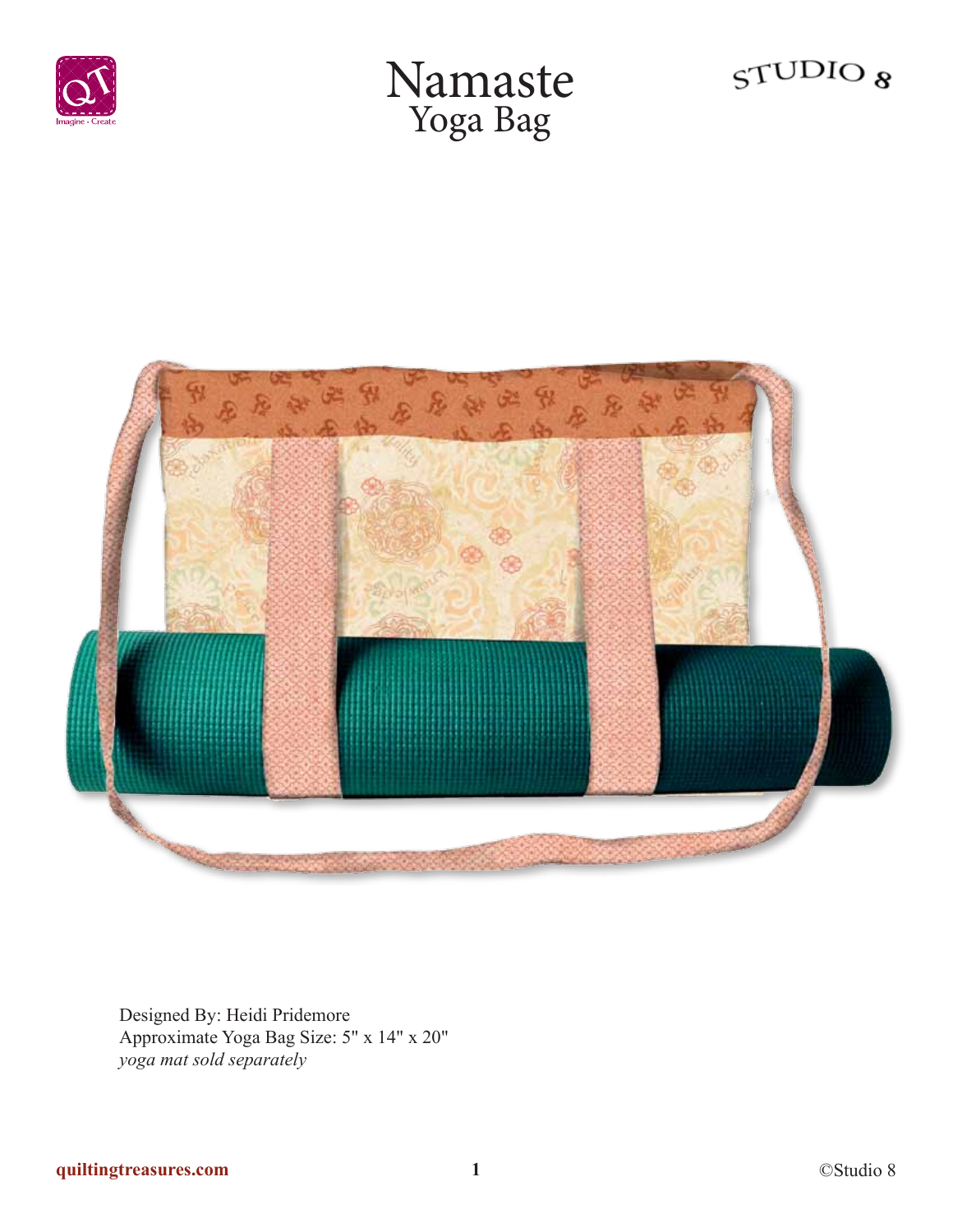

## Namaste Yoga Bag

# 23182 E 23184 T 23185 T 23183 E

| <b>Cutting Directions:</b> |  |
|----------------------------|--|
|----------------------------|--|

*Please read all instructions carefully before beginning. ¼" seam allowance is included in measurements and all strips are cut across the width of the fabric (WOF) unless noted otherwise. Label pieces and keep together until ready to sew.*

#### **A. 23182 E: Main Print**

• Cut one 25½" x **WOF** strip. Sub-cut the strip into two 15½" x 25½" strips.

#### **B. 23184 T: Peach Symbols**

• Cut four  $2\frac{1}{2}$ " x  $25\frac{1}{2}$ " strips.

#### **C. 23185 T: Peach Flowers**

• Cut two 8" x **WOF** strips.

#### **D. 23183 E: Peach Yoga**

• Cut one 25½" x **WOF** strip. Sub-cut the strip into two 15½" x 25½" strips.

#### **E. Fusible Fleece or Batting**

• Cut two  $17\frac{1}{2}$ " x  $25\frac{1}{2}$ " strips.

#### **Bag Piecing Instructions:**

*Press towards the darker fabric when assembling*

#### **A. STRAPS:**

• To make the straps, fold one Fabric C 8" x **WOF** strip in half lengthwise and press (Fig. 1). Open the folded fabric and fold each long edge to the

creased centerline and press (Fig. 2).

*Note: the strip will be ¼ of the width of strip you start with.*



| <b>FABRIC REQUIREMENTS</b> |               |
|----------------------------|---------------|
|                            |               |
| Design:                    | Yards         |
| 23182 E                    |               |
| 23184 T                    | $\frac{3}{8}$ |
| 23185 T                    | $\frac{5}{8}$ |
| 23183 E                    |               |

• Fold the pressed fabric in half again and press to make one 2" x **WOF** strip (Fig. 3). Top stitch down both long sides ⅛" in from the edge to make the shoulder strap (Fig. 4). Note the strip will be  $\frac{1}{4}$  of the width of strip you start with.



• Repeat Steps 1 and 2 to make a second strap. Cut this strap in half to make two mat straps.

#### **B. OUTER BAG:**

• Position and pin each mat strap along one long side of the  $15\frac{1}{2}$ " x  $25\frac{1}{2}$ " Fabric A strip, 4" in from the side edges (Fig. 5).





**quiltingtreasures.com 2**

 $\varsigma$ TUDIO  $\kappa$